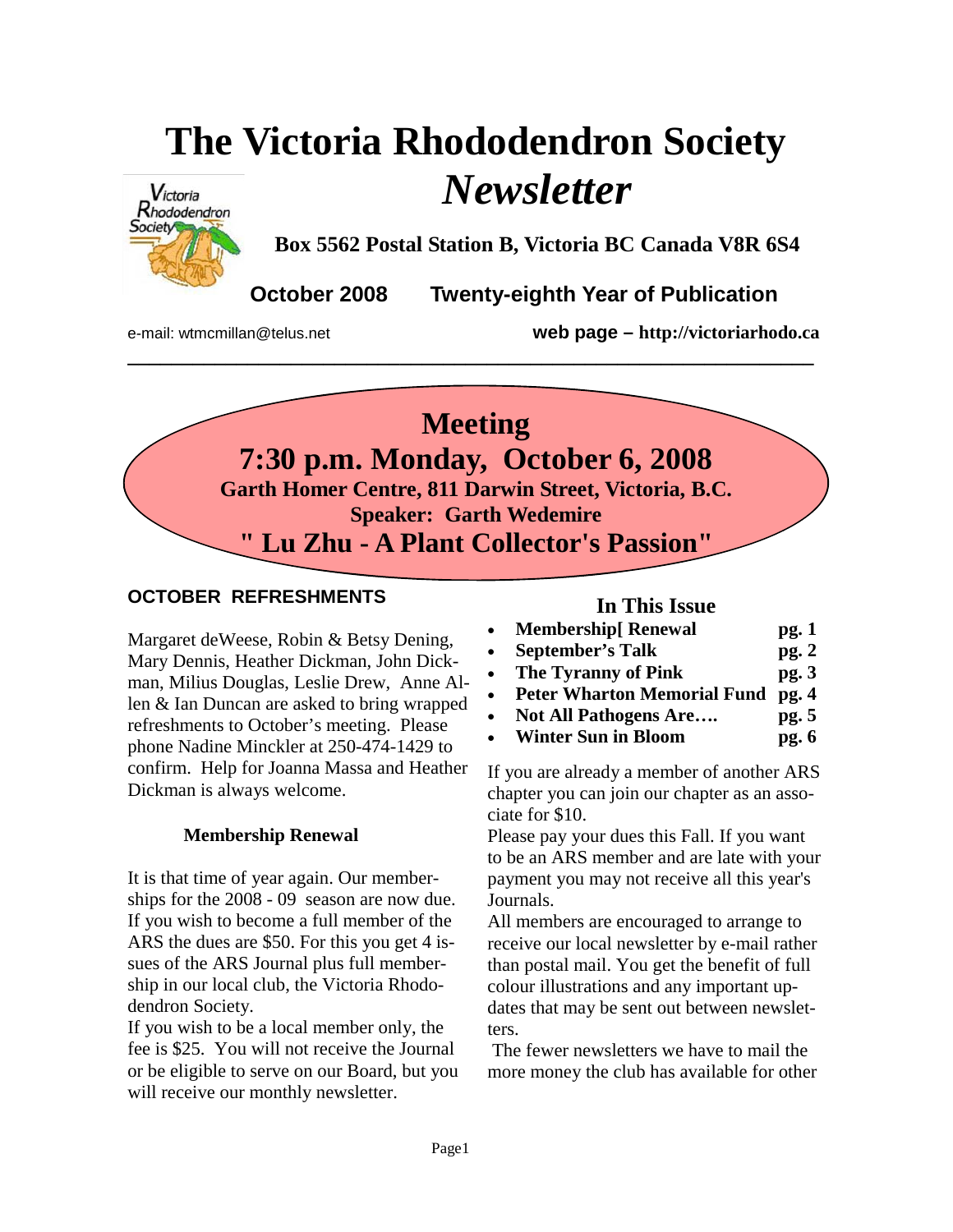projects.

Please remember to notify me if your postal address, phone number or e- mail address changes. Thank you Gareth Shearman, Membership shearman@victoria.bc.ca 250-479-2851

#### **REVIEW OF SEPTEMBER'S TALK by Theresa McMillan**

Dr. Brian White's talk, " Plant collecting in Vietnam with Peter Wharton", was an excellent beginning to the new season of VRS monthly meetings.

Brian White and the late Peter Wharton enjoyed imagining themselves as adventurers fighting through rain forests and climbing perilous mountains to find rare and exotic plants, or even plants new to botanists. The two men would be like the great plant hunters of yore.

In 2004, the men traveled to North Vietnam, the Sa Pa area, the Huang Lien National Park and the Fan Si Pan range. Mount Fan Si Pan is the highest mountain in southern Asia, and the south slopes range from subtropical forest to temperate broadleaved evergreen forest to upper cool temperature forest to wind sheared elfin forests on exposed ridges. The flora at all levels is wonderfully diverse.

The Huang Lie National Park uses people from five ethnic minorities who live in the park to act as guides and porters. With the aid of Black Hmong porters, Brian White and Peter Wharton climbed the slopes of the Fan Si Pan range.

The trails up were almost vertical rock and tree roots, very slippery and often muddy. The rains were often incessant, but there were many moments of fleeting sunshine and discoveries of botanical joy. We saw pictures of R. sinofalconeri, or-

chids, primulas, gentians, pleones,

| <b>VRS Board</b>                            |              |
|---------------------------------------------|--------------|
| President:                                  |              |
| <b>Margaret deWeese</b><br>mdeweese@shaw.ca | 250-748-0538 |
| <b>Past President</b>                       |              |
| <b>Bill McMillan</b>                        | 250-478-3515 |
| wtmcmillan@telus.net                        |              |
| 1st Vice President:                         |              |
| <b>Jacqueline Bradbury</b>                  | 250-389-1379 |
| jacqbradbury@shaw.ca                        |              |
| 2nd Vice President:                         |              |
| <b>Karen Morrison</b>                       | 250-477-8281 |
| bkmorrison@shaw.ca                          |              |
| Treasurer:                                  |              |
| <b>Ann Widdowson</b>                        | 250-479-9167 |
| awiddowson@shaw.ca                          |              |
| Secretary:                                  |              |
| <b>Theresa McMillan</b>                     | 250-478-3515 |
| wtmcmillan@telus.net                        |              |
| Members-at-Large:<br>Lois Blackmore         | 250-478-6615 |
| loisb@shaw.ca                               |              |
| <b>Dick Pitfield</b>                        | 250-592-4261 |
| rpitfield@telus.net                         |              |
| <b>Arthur Ralfs</b>                         | 250-479-2629 |
| acralfs@shaw.ca                             |              |
| <b>Gareth Shearman</b>                      |              |
| Shearman@victoria.tc.ca                     | 250-385-4302 |
|                                             |              |
| <b>Newsletter Committee:</b>                |              |
| <b>Theresa McMillan</b>                     | 250-478-3515 |
| <b>Joyce Whittle</b>                        | 250-656-7313 |
| <b>Peggy Pitfield</b>                       | 250-592-4261 |
| <b>Bill McMillan</b>                        | 250-478-3515 |
| Website                                     |              |
| <b>Arthur Ralfs</b>                         | 250-479-2629 |
|                                             |              |

arisemias and other plants. There were many rhododendrons, some never seen before. The mountain ridges are magnets for lightning during thunderstorms. In one such storm, Brian and Peter were awakened by the violent winds, heavy rain, thunder, then explosions. The propane tank next to their tent had been hit by lightning, and created a blackened circle in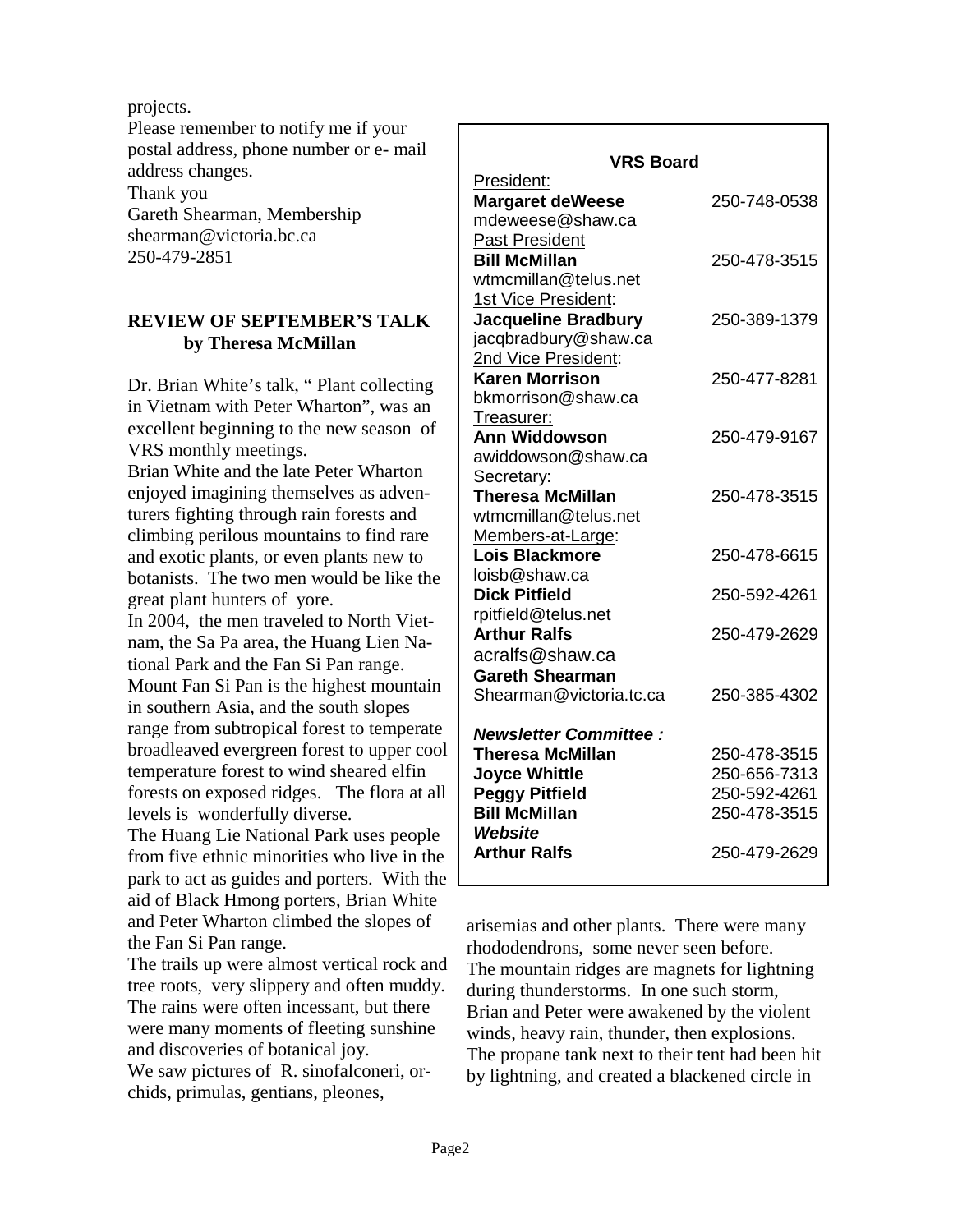the bamboo.

In January and February, there is often snow on the peaks. Many of the plants on them could be grown in the Pacific North West. So Brian and Peter and crew carefully collected seed and leaves and flowers in an attempt to enrich our gardens. They had many adventures finding those special plants.

### **IN MEMORY OF JAMES… Here is a reprint of an article showing James Fuller's impish sense of humour….**

## **The Tyranny of Pink**

by James Fuller - April 1999

 To an outlander emigrating from almost anywhere else, the great bursts of spring colours in Victoria are surprising, even shocking, and eminently seductive. Having been raised in Winnipeg where spring lasts for 15 minutes between winter and the mosquito festival, having sojourned in various centres of Ontario whose proud boasts of vernal glories are frequently (and quite properly) compromised by visitations of sleet through mid-May, having struggled through the canyons of Chicago where spring is the time of blown hats and broken umbrellas in every street corner bin, I was wholly unprepared for the richness of the local scene. Even where the Gulf Stream blesses Northern Europe, I found the Yorkshire moors to be drab and the polders of Holland wet and grey under leaden skies in this season of hope.

Charmed by a twenty-foot pink Donation camellia blooming fiercely one April, I hastened to have it by purchasing my new home. Proudly at first but just diligently now, I collect a half bushel of fallen blooms every day for the whole month, every year. Gradually, I've noticed that each succeeding spring becomes pinker. With the passage of time, my

older eyes appear to undergo a quantum strain in this season. Is it pink trauma? Pink is ubiquitous in Victoria. Strong pink, light pink, streaky pink, browned pink from stale but stubborn blossoms, nauseating pink, screaming pink.

Of the several rhododendrons in our garden, Rosamunde is the healthiest. Year by year it gains vigour; in midwinter it teases with a blossom or two, increasing momentum to a full crescendo of colour around Easter. Its lush foliage shows no sign of mildews nor the weevilling of lesser breeds. That its colour is pink would be barely bearable, but for its situation at the garden entrance beside a flourishing forsythia. Oh, the horror of pink juxtaposed with bright yellow! Visitors are polite though undoubtedly undone by a painful transit. The regular postman usually books off sick for the duration of these bloomings.

Is there no merciful prospect of relief somewhere, somehow, from this oppressive tyranny of pink? For now, we can only shade our eyes and endure.



## **R. Rosamundi**

**We miss you James!**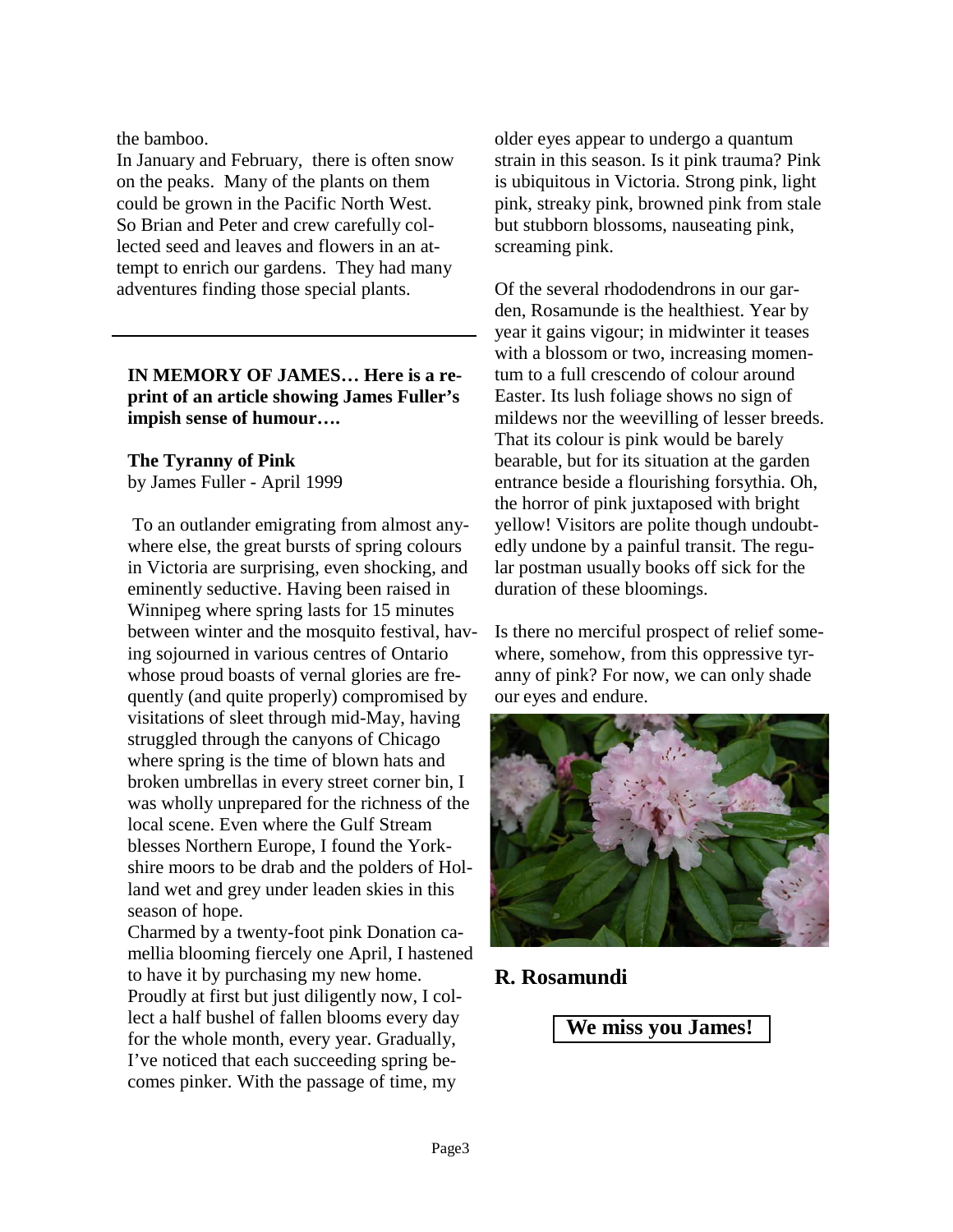

**Judy Gordon receiving the George Fraser memorial trophy for the best Vancouver Island hybrid in the 2008 spring Show**

## **POTENTIAL VRS SHOW SITES: Cadboro Bay United Church? Glendale Gardens?**

Due to problems getting a suitable date at Glendale gardens for this coming spring, the VRS Board has booked the Cadboro Bay United Church for our setup and show on April 23-24, 2009. Thus there will be no need for discussion on the choices at the October meeting.

## **Peter Wharton Memorial Fund**

As many readers know, Peter Wharton , curator of the David C. Lam Asian Garden at the UBC Botanical Garden, died in June 2008.

The Garden has established a memorial fund to honour Peter. Please read the letter from the garden's acting director, Douglas Justice, below:

"Peter Wharton had a long and productive career with the UBC Botanical Garden. Throughout the past 30 years, he was instrumental in developing the David C. Lam Asian Garden, one of the highlights of the Botanical Garden.

In honour of his contributions to horticulture, and in consultation with his family, we have established the Peter Wharton Memorial Fund. We would like to grow this fund to be able to host an annual lecture that would bring a distinguished speaker to lecture on topics such as plant conservation and biodiversity. We feel this would be a fitting tribute to Peter, who will be remembered for his love of plants."

If you would like to contribute to the Peter Wharton Memorial Fund, please see below for instructions. Questions can be directed to Maryn Ellis, Development Officer, UBC Annual Fund, maryn.ellis@ubc.ca or 604- 822-5345.

Donate by cheque: Cheques should be made out to the University of British Columbia with Peter Wharton Memorial Fund written in the memo section. Mail to: UBC Annual Giving Attn: Maryn Ellis 500-5950 University Boulevard Vancouver, BC V6T 1Z3 Online by credit card: Http:/www.supporting.ubc.ca/giving options/commemorative.php Indicate Peter Wharton Memorial Fund in the "I prefer to donate to" field. You should also add Peter Wharton in the "Name of Person you Wish to Commemorate" field. Donate by phone: 604-822-8900 Toll free in North America at 1-877-717- **GIVE** 

#### **VRS GARDEN TOURS**

Our club is thinking of having paid Garden Tours as a way of fund raising. Please be prepared to discuss the pros and cons at our October meeting.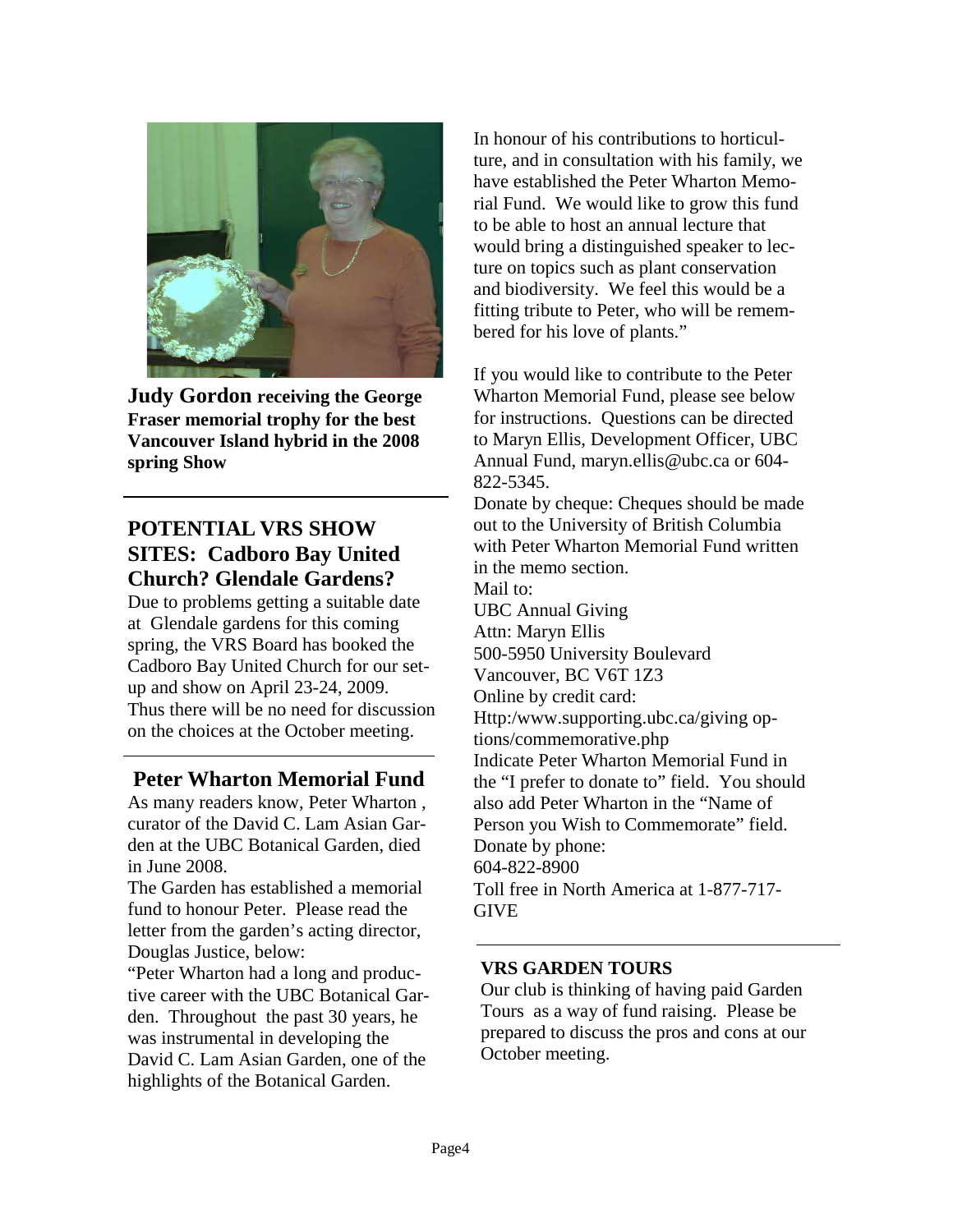## **Pathogens:** *Not All Phytophthora are Born Equal! Source:* **The Internet**

*Phytophthoras* are mostly pathogens of dicotyledons, and are relatively host-specific parasites. Many species of *Phytophthora* are plant pathogens of considerable economic importance. *Phytophthora infestans* was the infective agent of the potato blight that caused the Great Irish Famine (1845- 1849). Plant diseases caused by this genus are difficult to control chemically, thus resistant cultivars are grown as a management strategy. Research beginning in the 1990s has placed some of the responsibility for European forest die-back on the activity of imported Asian *Phytophthoras*. [1]

Other important *Phytophthora* diseases are:

- · *Phytophthora alni* causes alder root rot
- · *Phytophthora cactorum* causes rhododendron root rot affecting rhododendrons, azaleas and causes bleeding canker in hardwood trees
- · *Phytophthora cinnamomi* causes cinnamon root rot affecting woody ornamentals including arborvitae, azalea, Chamaecyparis, dogwood, forsythia, Fraser fir, hemlock, Japanese holly, juniper, Pieris, rhododendron, Taxus, white pine, and American chestnut
- · *Phytophthora fragariae* causes red root rot affecting strawberries
- · *Phytophthora palmivora* causes fruit rot in coconuts and betel nuts

· *Phytophthora ramorum* – infects over 60 plant genera and over 100 host species - causes Sudden Oak Death<sup>[2]</sup>

 *Phytophthora quercina* – causes oak death *Phytophthora sojae* - causes soybean root rot.

### *Phytophthora ramorum* **– the cause of Sudden Oak Death**

**Symptoms**: Leaf spots are irregular and necrotic and usually are on leaf edges or tips. Infected leaves usually fall off. Spots are easily confused with leaf scorch, chemical damage, or various mechanical injuries. Spotting symptoms due to various *Phytophthora* species are essentially the same. Branch cankers are shiny black but not sunken. Usually the tip dies back, and the branch defoliates.



### **Rhododendron -- Phytophthora ramorum Blight**  Note the numerous necrotic leaves.

(Photo by Jay W. Pscheidt, 1991)